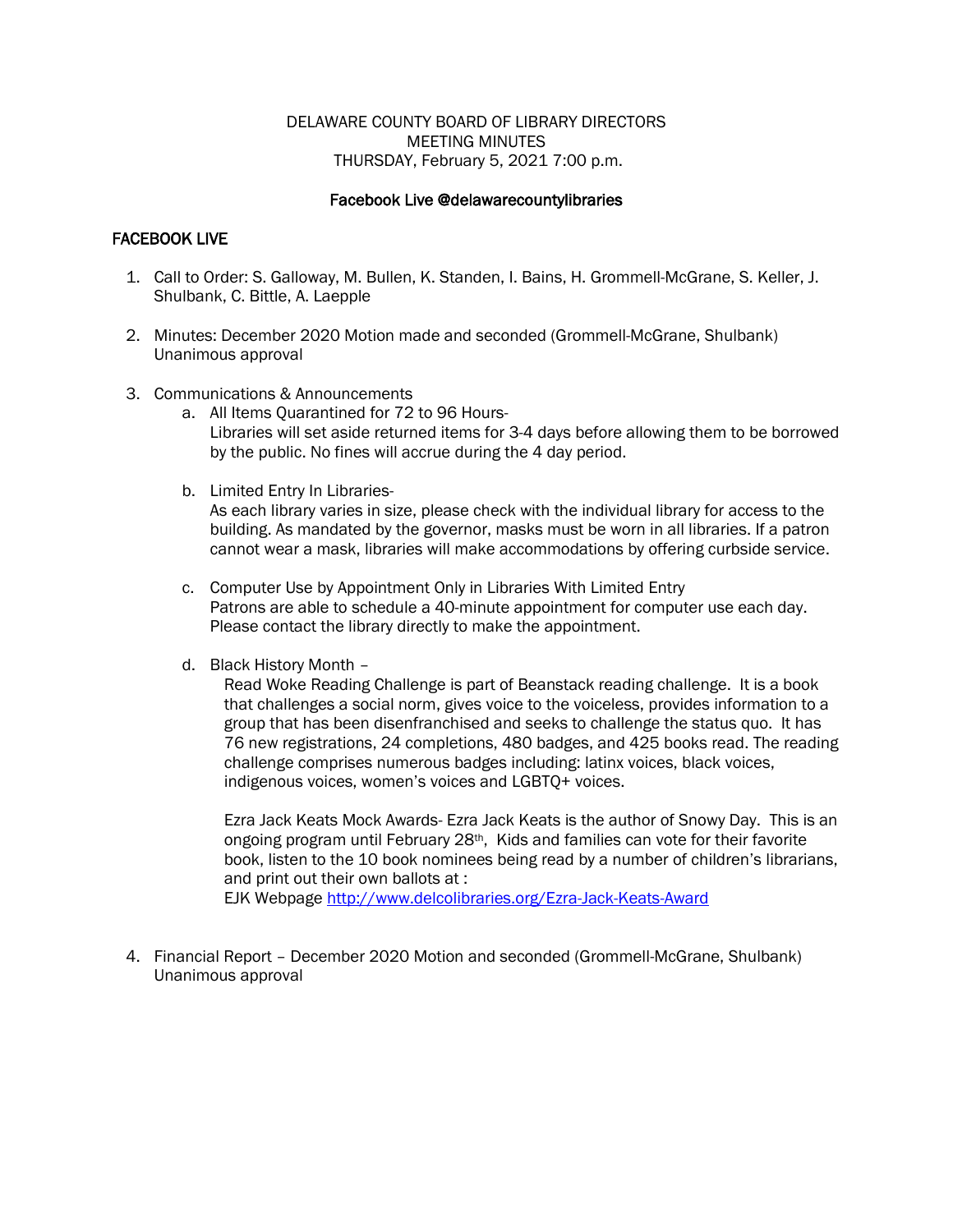- 5. Administrator's Report C. Bittle
	- a. Public Notification of Meetings. The Pennsylvania Sunshine Act requires agencies to deliberate and take official action on agency business in an open and public meeting. Meetings are required to have prior notice. It was advertised in the Delaware County Daily Times on January 20, 2021. Meetings are also posted on the Library Website.
	- b. Pennsylvania State Aid. Delaware County Libraries receives a little over \$2million in state aid grants from the Pennsylvania Department of Education Office of Commonwealth Libraries. \$1.5 million of that aid is directly distributed to local public libraries. Checks in the amount 0f 5/12s aid were issued and mailed to libraries on 1/22/21. The remaining 7/12s will be distributed as soon as it is received from the state.
	- c. Pennsylvania State Annual Report is due March 12, 2021. Every year, all public libraries that receive aid from the state of Pennsylvania are required to complete an annual report. The report consists of statistics, revenues, and expenses from the prior calendar year. It is due to be completed with all supporting documentation and submitted to Delaware County Library Headquarters by March 12.
	- d. Addition to Agenda Each District Library Center is required to have a five year plan for the development and provision of district services and resources developed with input from local libraries and trustees. DCL's previous strategic plan expired in 2020. The goal of the plan is to:
		- Develop an overarching strategy for sustainable growth.
		- Update the DCL vision, mission, and values statements
		- Identify priority areas for development & developing key goals
		- Create metrics and measurable outcomes for each goal

We have requested to be placed on the February 16<sup>th</sup> Council Agenda Meeting to seek permission to advertise for Requests for Proposals for an outside consultant to help us complete the plan.

- 6. Committee Report- A. Laepple
	- a. DCL Committees
		- i. Equity, Diversity, and Inclusion (EDI) Committee –Jennifer Kuhns and Lee Steube, Co-Chairs. Jennifer discussed the EDI staff book club and Read Woke Challenge. A few things about the EDI Committee: They are meeting again on February 18th. They meet quarterly. They are working on a more concrete schedule, dates and times. Getting a plan for help from consultation and the county in hiring a diversity officer. Also, they are looking into more training and education for staff members. Jennifer also discussed that the committee completed a staff and volunteer survey and are beginning to analyze results to help inform the work of the committee.
- 7. New Business

Karen Standen - Election of Officers – Maryann Bullen- President, Helen Grommell-McGrane- VP, Jenny Shulbank- Secretary, Inderjit Bains,- Treasurer. Motion and seconded (McGrane/Shulbank) unanimous approval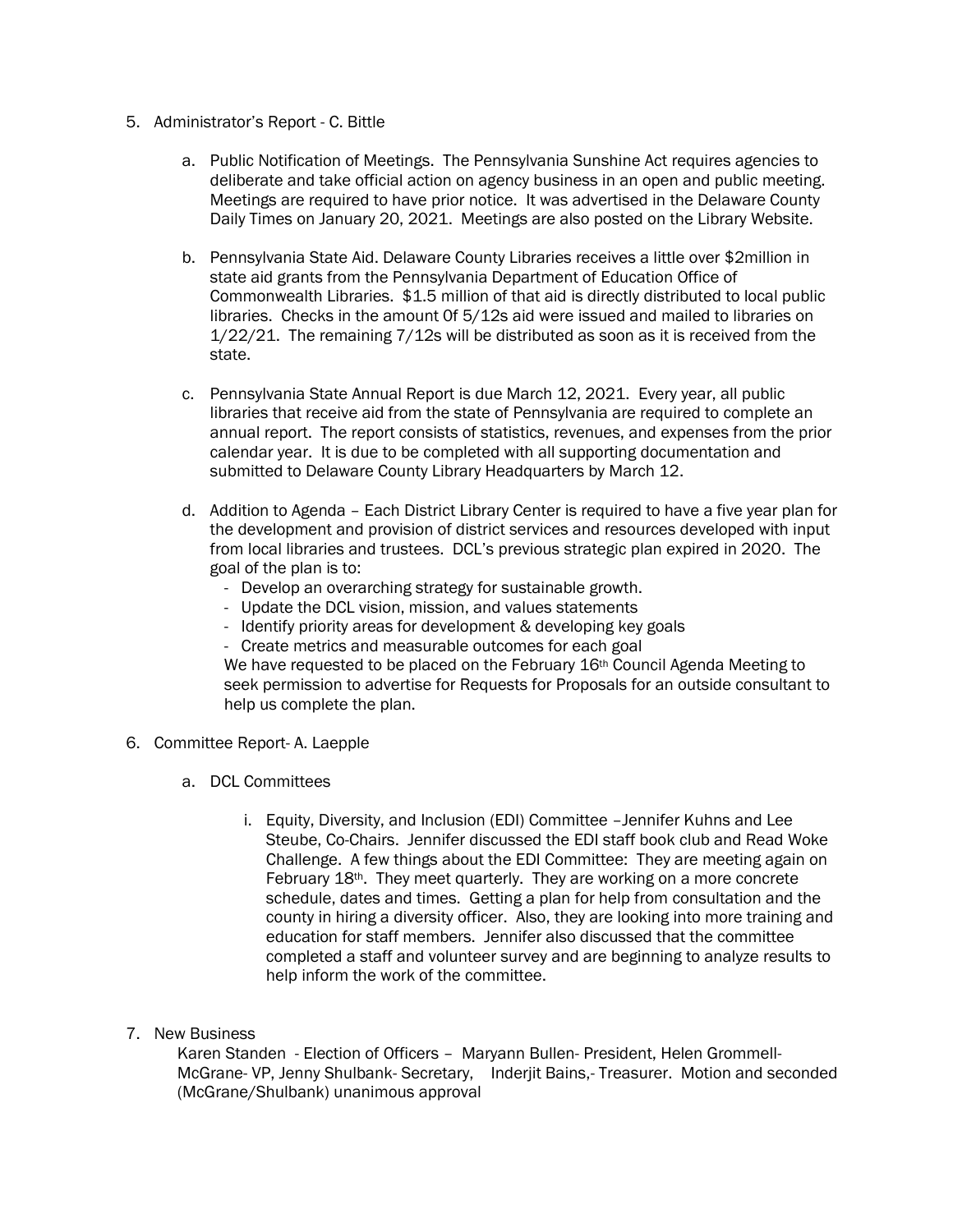#### 8. Old Business

a. CARES Update

DCL had 3 separate CARES Act funding programs.

- 1. First, we received \$100,000 from Delaware County to support eBook and audiobook purchases for Overdrive/Libby to meet the added demand seen in 2020. We were required to expend these funds by December 31 and met that deadline. These funds were used to purchases new titles, add additional copies of high demand titles, and purchase titles to support school curriculum and homeschooling.
- 2. Second, we received an additional \$500,000 from Delaware County to support a number of initiatives. All funds were required to be expended by December 31 and that deadline was met. These projects included:
	- a. Reimbursement of Juvenile fines to member libraries, allowing the library records of 4949 juveniles to be cleared of fines and fees and reinstating their borrowing privileges
	- b. 100 hotspots for circulation began circulating in December, they go out for 3 weeks at no charge and have circulated 76 times.
	- c. Outdoor seating delivered to libraries and in use
	- d. Comprehensive marketing campaign
		- i. 2 billboards
		- ii. 8 bus shelters
		- iii. social media ads
		- iv. bookmarks
		- v. banners for each library
	- e. new #DelcoStrong library cards distributed to libraries and being given to all new library card applicants
	- f. Hoopla no holds titles of eBooks, comics, audio, music, movies, and tv
	- g. PPE for member libraries including gloves, sanitizing spray, paper towels, masks, hand sanitizer and free standing hand sanitizer dispensers
	- h. WiFi extenders for outdoor WiFi at libraries without capacity (in process of install)
- 3. Third, \$45,392.40 from Institute of Museum and Library Services, a federal agency, via Office of Commonwealth Libraries. This funding is being allocated to each library with a formula approved by a majority of member library directors. The formula takes into account the service area population and economic distress factors of each library, as required by OCL. These funds are available on a reimbursement basis and can be used for two specific objectives: to create a safe library environment and equipment or services to expand digital inclusion. The grant period extends through September 1, 2021. Thank you to Marple Library for acting as the fiscal agent for this grant.